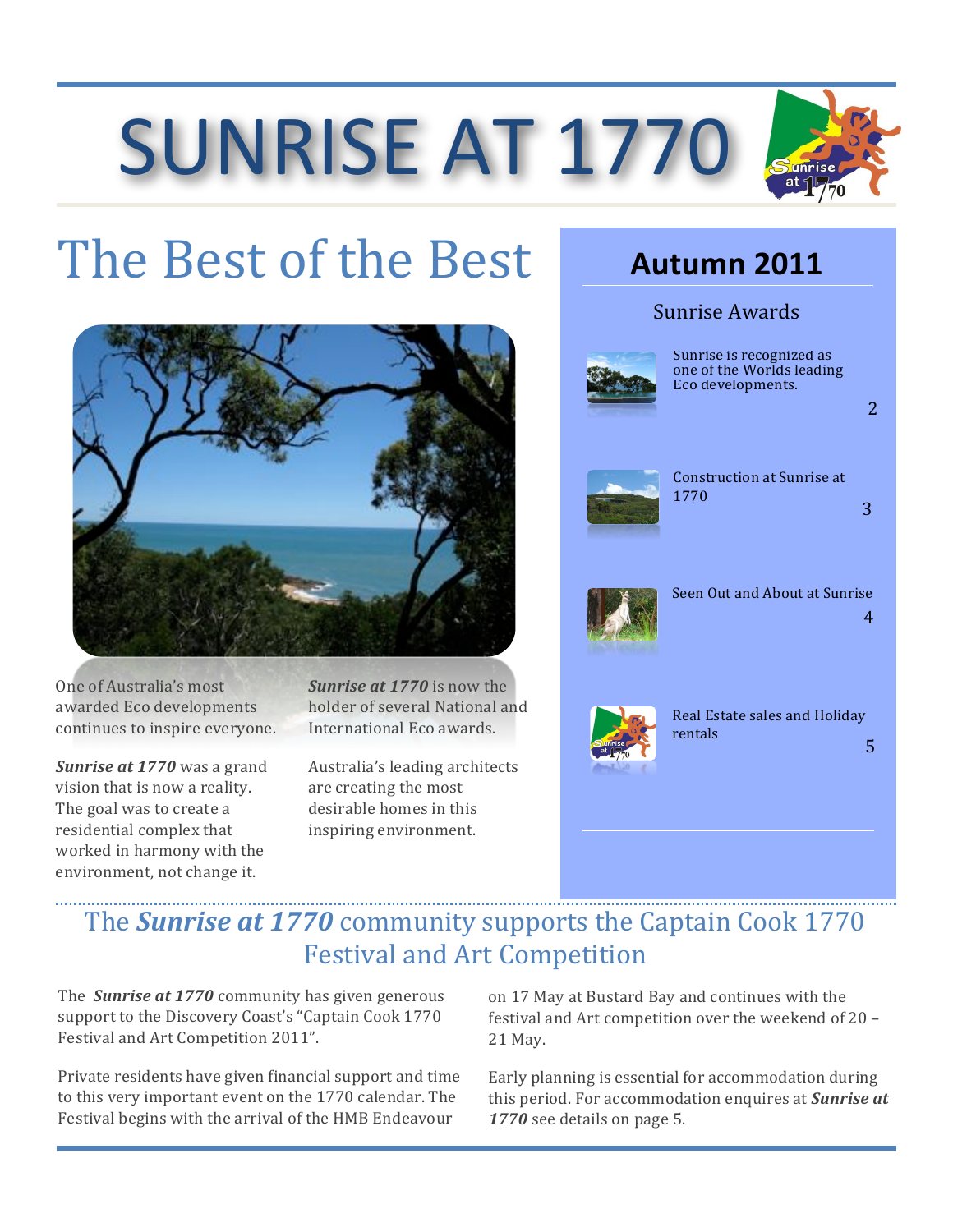### **Sunrise at 1770 - Awards**

**2007 UDIA Queensland Award** for Excellence in **Environmentally Sustainable Development** 

2008 UDIA National Award for **Environmental Excellence** 

#### 2009 Prix D'Excellence Award

**Environmental Category 1st Runner-up** 

#### **Judges Comments:**

"The Judges felt that Sunrise at 1770, located on the Queensland coast. demonstrated environmental excellence across numerous parameters. Cleverly crafted into existing bush land, each dwelling is effectively without neighbors and bush pathways link residences with community facilities."

Prestigious and highly sought after in the Queensland and Australian development industry, the UDIA Queensland and UDIA National Awards for Excellence program is one of Australia's most respected and valued industry awards.



**Sunrise at 1770** is a \$100 million. sustainable residential complex located 5 kilometres south of **Agnes Waters and 1770.** 

### Prix D'Excellence 2009

"Sunrise is a \$100Million, sustainable residential community. As an area of diverse landscape and high scenic quality it was crucial that any development be undertaken in an environmentally sustainable manner that protects, enhances and rehabilitates the magnificent natural environment. The site includes a sustainable village of 172 residential lots and a significant nature reserve. Most remarkable of the original 628 hectare, is that 97.5% of the site has remained in its natural state. Over 75% of land has been donated to Australian Bush Heritage fund."

#### Awarded by the FIABCI

The International Real Estate Federation

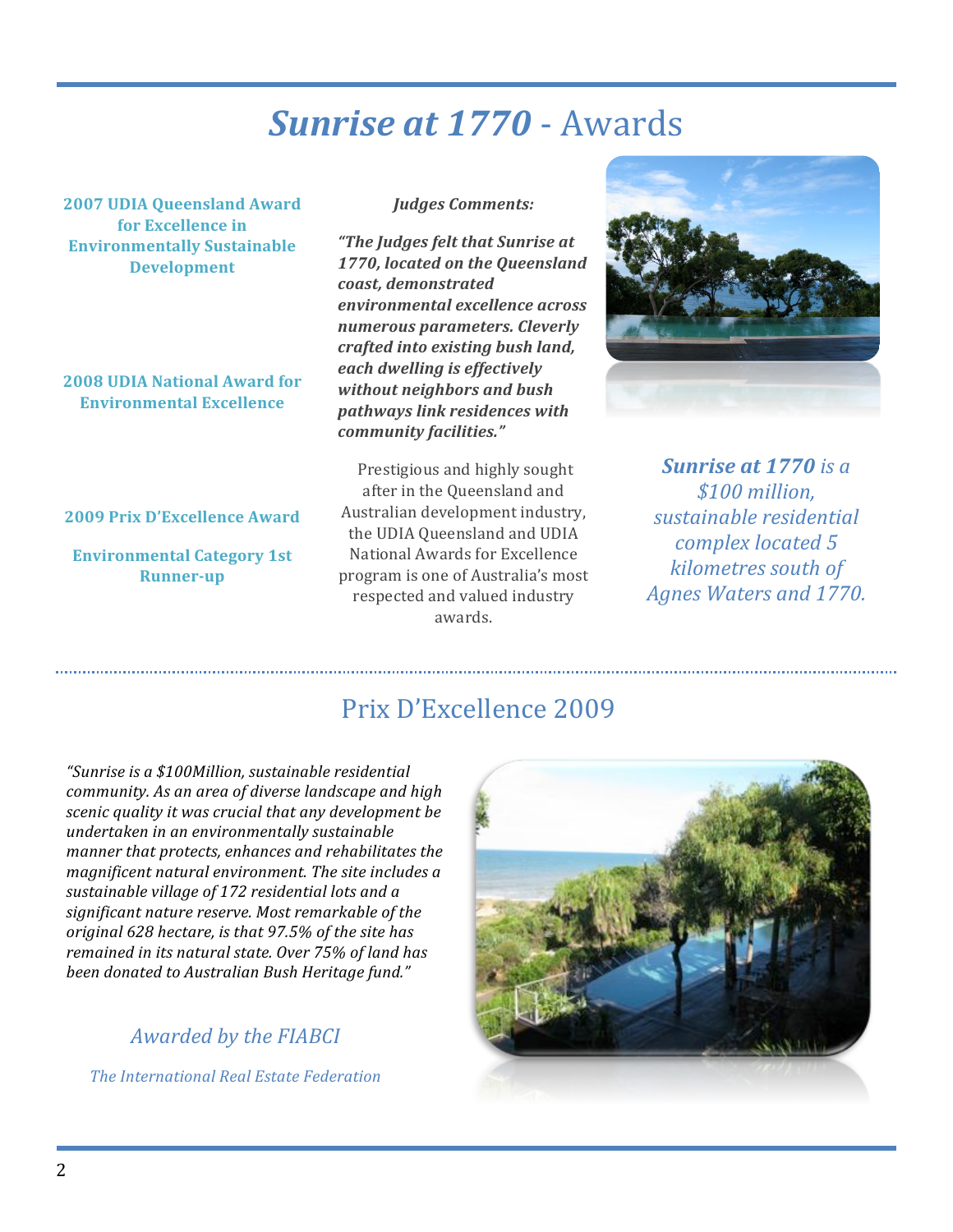

### Construction projects that excite the community

In keeping with the special place that is **Sunrise at** 1770. Australia's finest architects have been commissioned to create homes and beach houses that will reflect the pristine condition of the environment, use only what is absolutely necessary and ensure that the footprint on the natural flora and fauna is as small as possible. From the seaside to the rainforest blocks, the same principals apply.

The complex is divided into three zones and the buildings in each zone reflect the immediate environment.

Seaside: Perched on a gentle slope down to the beach these homes are created to maximize the stunning views out across the Coral Sea towards the Great Barrier Reef. In planning the architects make the most of the stunted gnarled coastal trees and surrounding fauna to add to the ambience.

The Ridge: On top of the ridge these homes have wonderful views of both the ocean and the bush. Nestled in among Bloodwoods and grass trees these homes have the luxury of open spaces and native wildlife.

The Forest: The largest blocks are reserved for the forest area. These blocks are forested with Bloodwoods, Grevilleas, Palms, Ferns and a large assortment of rain forest trees. While providing wonderful places to live, these blocks are home to much of the local fauna.

#### Sunrise at 1770, not a place, it's a unique lifestyle

Close to the beach club pool with panoramic views and a selection of BBQs this little Sunbird has it all. We await news of the new arrivals.

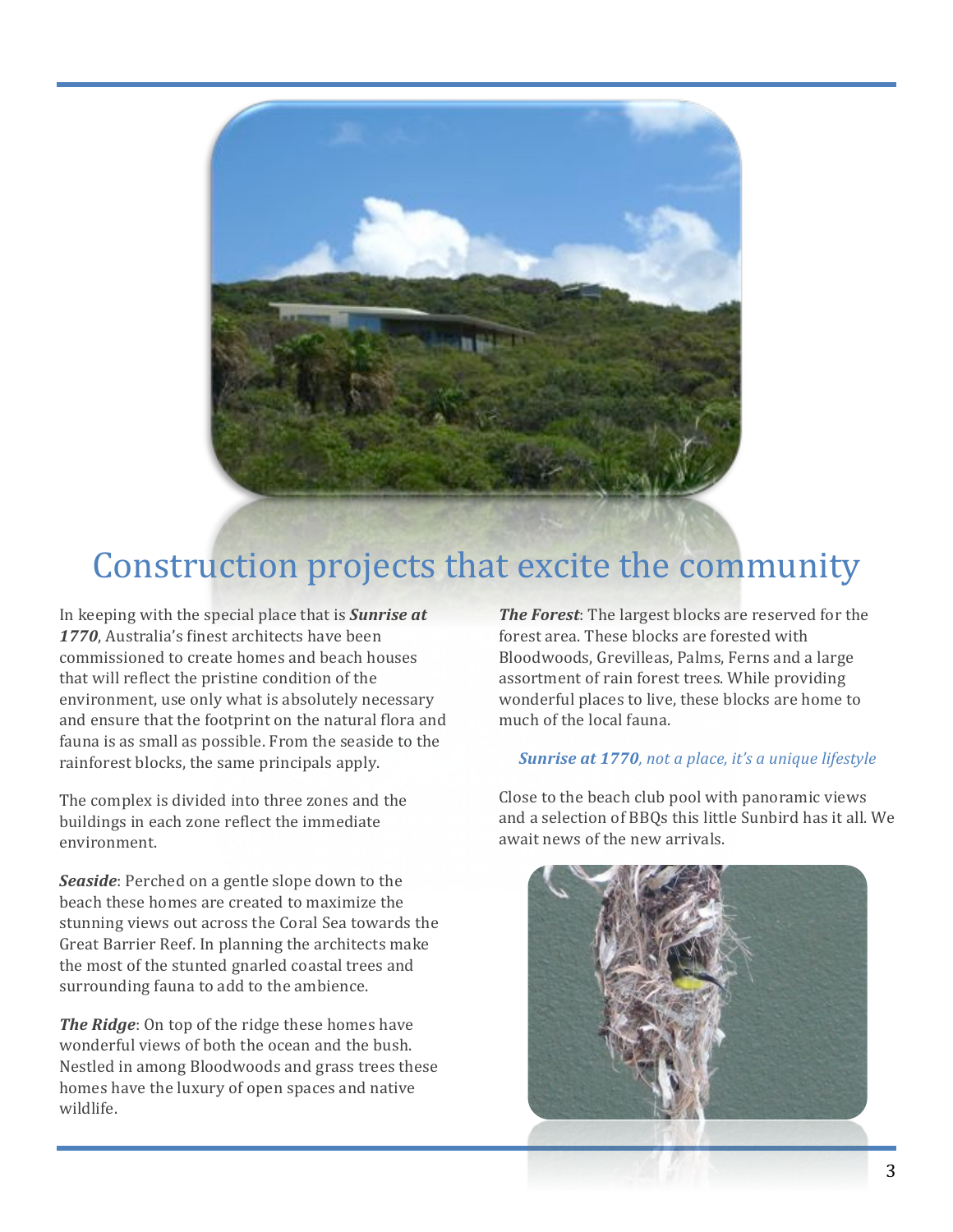### Seen out and about at **Sunrise at** 1770



chatter as they feed and play high up in the Bloodwoods.

Sea Eagles cruise along the cliffs playing in the thermals while keeping a close eye on what's happening along the coast so that they are always ready to swoop down on that elusive meal.

Sunrise at 1770 is a protected area when it comes to the native animals. There are no introduced animals in the complex so this means the native animals can roam at will without the fear of feral or stray dogs and cats.

This haven for the wildlife has seen previously endangered species make a sustained comeback into the area. It is now common to have Eastern Grey Kangaroos wander through the properties with their cousin the Pretty Face wallabies also making a return.

The bird life is amazing. Black Cockatoos and lorikeets make a spectacular entrance with their





The tiny Sunbirds flitter among the flowering natives and the big majestic **Bloodwood Gums. Mornings** are not complete without the call of the Kookaburras ringing out along the coast.

Some people say "No Pets" but we say we live in a Zoo that is forever reinventing itself, all without our interference.

### **Next Issue**



The benchmark for all new coastal developments



### Wildlife - large and small



Bloodwoods - much more than just a tree

**Bush Heritage and** Fire Safety at Sunrise at 1770